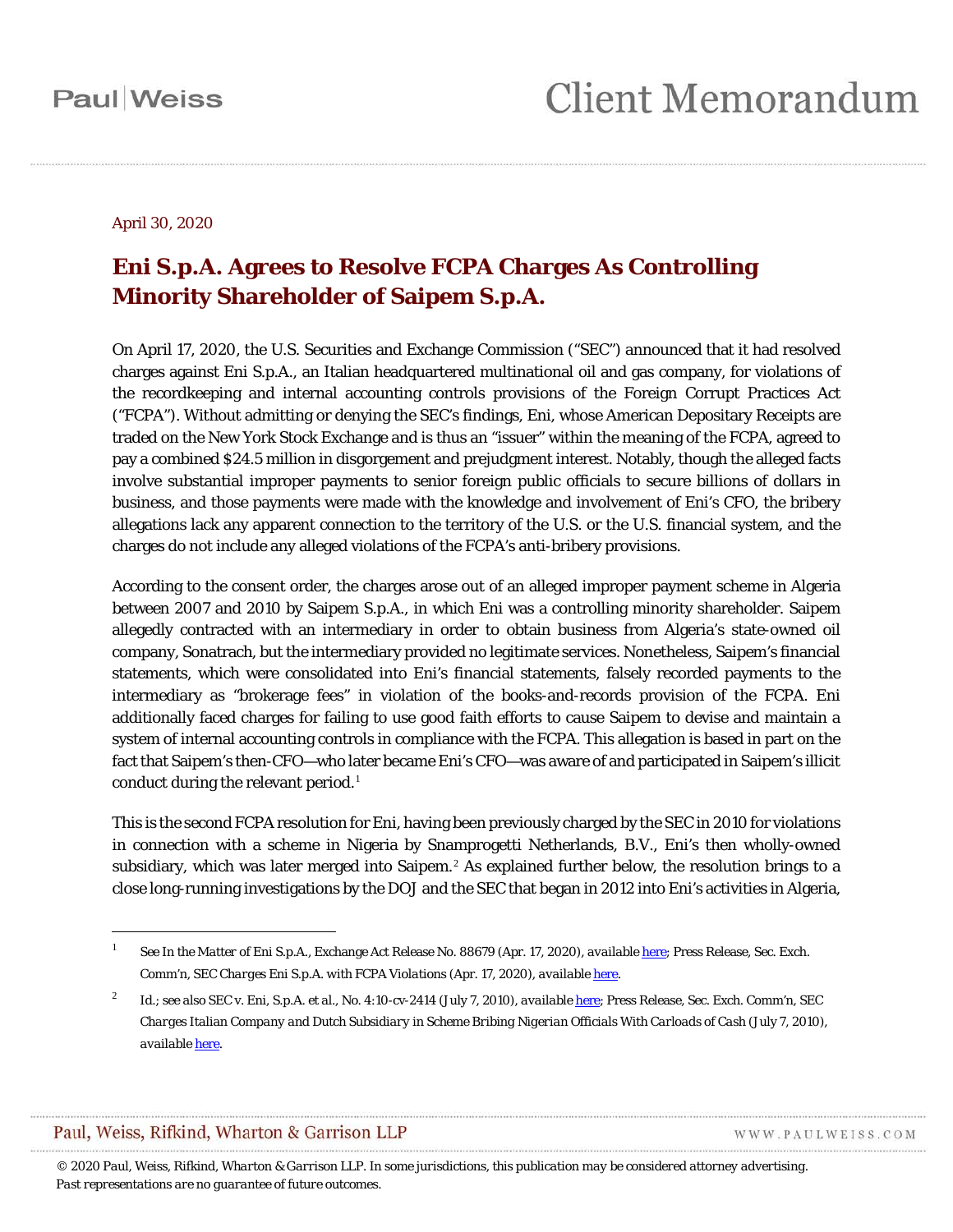though the DOJ's September 2019 declination letter notes that the DOJ could re-open its investigation pending the outcome of prosecutions in Italy involving related allegations.

#### **Factual Allegations**

The SEC's charges center around sham contracts that Saipem, an Italian oilfield services company in which Eni had a controlling minority interest, $3$  entered into with an unnamed intermediary in order to acquire contracts with Sonatrach. [4](#page-1-1) In early 2006, Saipem learned from the intermediary's owner—whom Algeria's Energy Minister, Chakib Khelil, referred to as both his "son" and his personal secretary in meetings with Saipem's management—that Saipem would need to hire the intermediary in order to obtain business in Algeria.<sup>[5](#page-1-2)</sup> Saipem then entered into at least four sham contracts with the intermediary, who never rendered any legitimate services to Saipem.<sup>[6](#page-1-3)</sup> Saipem paid the intermediary approximately €198 million (\$215 million), a portion of which the intermediary directed to Algerian government officials, including the Energy Minister.<sup>[7](#page-1-4)</sup> Sonatrach awarded Saipem at least seven contracts worth €[8](#page-1-5) billion (\$8.7 billion). $^8$ 

Saipem did not conduct adequate due diligence, performing no review of the intermediary's business or reputation, and the company falsely characterized the payments in its books and records as "brokerage fees."[9](#page-1-6) Alessandro Bernini, referred to as Executive A in the Order, served as Saipem's CFO from 1996 to 2008 and later became Eni's CFO in August 2008, until departing Eni in 2012. [10](#page-1-7) While at Saipem, Bernini allegedly participated in the approval of the intermediary contracts and facilitated the payments to the intermediary, despite knowing that there was inadequate due diligence and that the intermediary was not

<span id="page-1-0"></span><sup>&</sup>lt;sup>3</sup> During the relevant period, Saipem was a subsidiary of Eni and was therefore subject to the "direction and coordination" of Eni, pursuant to Article 2497 of the Italian Civil Code. *See* Saipem S.p.A, ANNUAL REPORT 2009, at 65 (2010), *available* [here.](https://www.saipem.com/sites/default/files/static/en/documents/1909BilSaipem09Ingfi.pdf) Eni held a 43% interest in Saipem, and Eni was Saipem's only shareholder with an ownership interest greater than 5%. *Id*.

<span id="page-1-1"></span><sup>4</sup> *In the Matter of Eni S.p.A.*, ¶¶ 3–5.

<span id="page-1-2"></span><sup>5</sup> *See Id.* ¶ 9; Gaia Pianigiani & Stanley Reed, *Eni Scrambles to Contain Damage From Inquiry*, N.Y. TIMES (Feb. 8, 2013), *available* [here.](https://www.nytimes.com/2013/02/09/business/global/eni-scrambles-to-contain-damage-from-inquiry.html)

<span id="page-1-3"></span><sup>6</sup> *In the Matter of Eni S.p.A.*, ¶ 9*.*

<span id="page-1-4"></span> $^7$  *Id.* 11.

<span id="page-1-5"></span><sup>8</sup> *Id.* ¶ 12; Emilio Parodi & Alfredo Faieta, *Italian Appeals Court Acquits Saipem, Eni in Algerian Graft Case*, REUTERS (Jan. 15, 2020), *available* [here.](https://www.reuters.com/article/saipem-algeria-corruption/update-1-italian-appeals-court-acquits-saipem-eni-in-algerian-graft-case-idUSL8N29K4ZN)

<span id="page-1-6"></span><sup>9</sup> *In the Matter of Eni S.p.A.*, ¶¶ 15, 17.

<span id="page-1-7"></span><sup>10</sup> *Id.* ¶ 2; Dylan Tokar, *Italian Oil Giant Eni Forfeits \$24.5 Million to Resolve Bribery Probe*, WALL ST. J. (Apr 21, 2020), *available* [here.](https://www.wsj.com/articles/italian-oil-giant-eni-forfeits-24-5-million-to-resolve-bribery-probe-11587425497)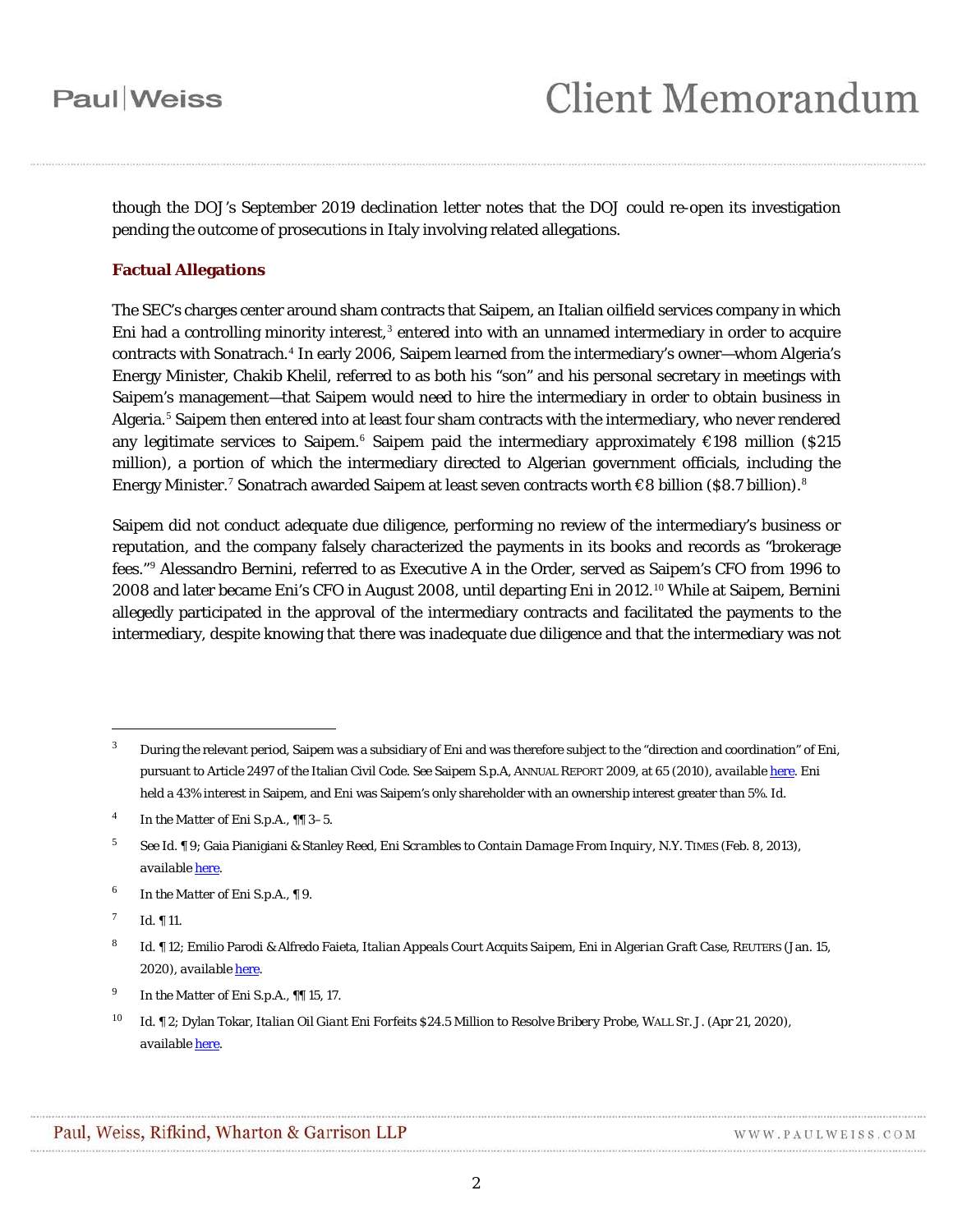rendering legally compensable services.<sup>[11](#page-2-0)</sup> Once at Eni, Bernini continued to facilitate Saipem's payments to the intermediary.<sup>[12](#page-2-1)</sup>

At the time of the violations, Eni held a 43% interest in Saipem, which was consolidated into Eni's financial statements.[13](#page-2-2) As a result, Eni inaccurately characterized the approximately \$215 million in payments to the intermediary in violation of the books-and-records provisions of Section 13(b)(2)(A) of the Exchange Act.  $^{14}$  $^{14}$  $^{14}$ In connection with the reported "brokerage fees," Saipem improperly obtained a \$57 million tax benefit, of which approximately \$19.75 million flowed to Eni as a result of its 43% interest in Saipem during the time Bernini was Eni's CFO.<sup>[15](#page-2-4)</sup> Pursuant to the consent order, Eni agreed to disgorge \$19.75 million, its share of the tax benefit obtained, along with prejudgment interest of \$4.75 million to the SEC.

Further, in part because of Bernini's conduct as Eni's CFO, the SEC alleged violations of the FCPA's internal accounting controls provisions. Section 13(b)(6) of the Exchange Act provides that when an issuer holds "50 per centum or less of the voting power" with respect to a subsidiary, the Exchange Act requires only that the issuer "proceed in good faith to use its influence, to the extent reasonable under the issuer's circumstances," to cause the subsidiary to devise and maintain a system of internal accounting controls consistent with the FCPA's recordkeeping and internal controls provisions. [16](#page-2-5) The SEC alleged that Eni did not do enough to exert its influence in good faith to cause Saipem to design and maintain effective internal controls because neither Saipem's legal department nor its internal audit department performed any substantive review of the contracts, and Bernini, along with other senior officials at Saipem, routinely bypassed contracting controls, including by falsifying and backdating documents. [17](#page-2-6) After Bernini became Eni's CFO, he continued communicating with the intermediary and concealing Saipem's sham intermediary contracts. The Order states that Bernini, as CFO of Eni, "could not have been proceeding in good faith" to cause Saipem to devise and maintain sufficient internal accounting controls while simultaneously being aware of, and participating in, conduct at Saipem that undermined those controls.<sup>[18](#page-2-7)</sup>

- <span id="page-2-1"></span> $12$  *Id.* 15.
- <span id="page-2-2"></span><sup>13</sup> *Id.* ¶¶ 1, 14.
- <span id="page-2-3"></span><sup>14</sup> *Id.*

<span id="page-2-0"></span><sup>11</sup> *In the Matter of Eni S.p.A.*, ¶ 13.

<span id="page-2-4"></span><sup>15</sup> *Id*. ¶ 15.

<span id="page-2-5"></span> $16$  15 U.S.C. § 78m(b)(6).

<span id="page-2-6"></span><sup>17</sup> *In the Matter of Eni S.p.A.*, ¶ 16.

<span id="page-2-7"></span><sup>18</sup> *Id.* ¶ 24.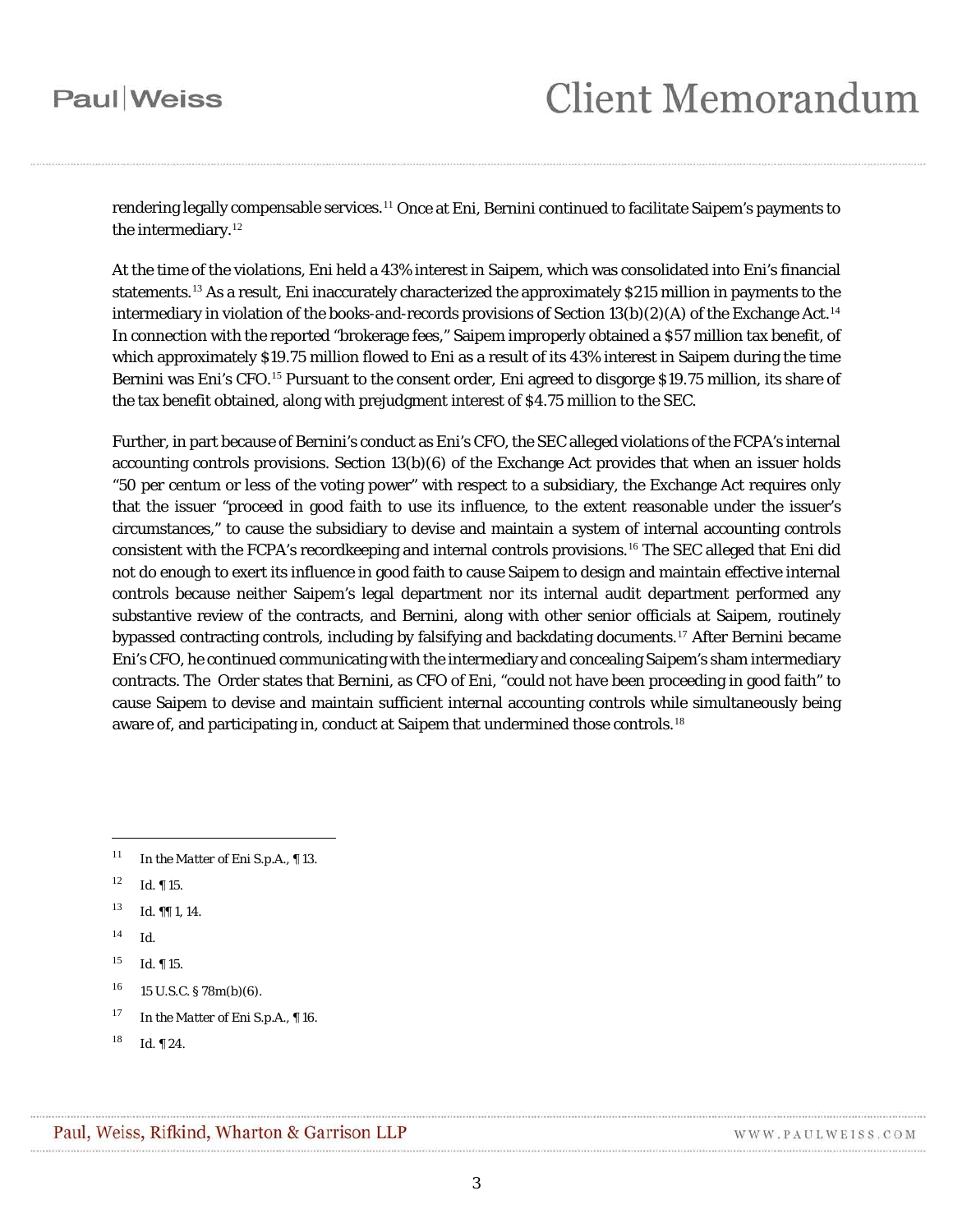In determining the appropriate settlement, the SEC considered Eni's remedial efforts and cooperation with the SEC, which included compiling financial data and analysis relating to the transactions at issue, making substantive presentations on key topics and providing translations of key documents.<sup>[19](#page-3-0)</sup>

#### **International Proceedings**

In related international proceedings, Eni, Saipem, Bernini and other Eni senior executives were charged and later acquitted of the Italian crime of international corruption based on the same bribery scheme alleged in the SEC's Order.<sup>[20](#page-3-1)</sup> An Italian trial court initially found Saipem and Bernini guilty of international corruption and acquitted Eni and the other executives of the same and related charges.<sup>[21](#page-3-2)</sup> The trial court sentenced Bernini to 49 months in prison and ordered Saipem to pay a €400,000 fine and forfeit approximately €198 million, which the court variously described as "the crime's profit," "the amount of the bribe paid by Saipem," "the quantum paid for the acquisition of the contracts and, as such, the proceeds of the crime" and "commissions" paid to the intermediary.<sup>[22](#page-3-3)</sup> On January 15, 2020, the Milan Court of Appeals affirmed the trial court's acquittal of Eni and its officers but overruled the trial court and acquitted Saipem and Bernini of all charges, revoking the  $\epsilon$ 198 million forfeiture.<sup>[23](#page-3-4)</sup> It remains to be seen whether Italian prosecutors will appeal this ruling to the Supreme Court of Italy.

Separately, on April 22, 2020, Eni announced that the SEC has closed its investigation into the company's activities in Nigeria and the Republic of Congo without recommending any enforcement action.<sup>[24](#page-3-5)</sup> The DOJ, which had been investigating Eni for related conduct in Algeria and Nigeria, issued a declination letter in September 2019 stating that it had closed its inquiries into Eni partly because of ongoing prosecutions by authorities in Italy, but noting that it could reopen its investigation if circumstances were to change.<sup>[25](#page-3-6)</sup> Eni remains on trial in Italy over allegations that the company acquired an offshore oilfield in Nigeria in 2011

<span id="page-3-0"></span><sup>19</sup> *Id.* ¶ 25.

<span id="page-3-1"></span><sup>&</sup>lt;sup>20</sup> *Id.* ¶ 7. In Italy, the crime of international corruption is among the offenses pursuant to Legislative Decree No. 231/01, which provides for corporate liability for crimes committed by employees.

<span id="page-3-2"></span><sup>21</sup> *Id*.

<span id="page-3-3"></span> $^{22}$  *Id.* 

<span id="page-3-4"></span><sup>23</sup> *Id. See also* Press Release, Saipem S.p.A., *Company Acquitted by the Milan Court of Appeal in the "Algeria" Proceedings* (Jan. 15, 2020), *available* [here.](https://www.saipem.com/en/media/press-releases/2020-01-15/saipem-company-acquitted-milan-court-appeal-algeria-proceedings)

<span id="page-3-5"></span><sup>24</sup> *See* Press Release, Eni S.p.A., *SEC Closes Its Investigation in Nigeria and Congo Matters* (Apr. 22, 2020), *available* [here.](https://www.eni.com/en-IT/media/press-release/2020/04/eni-sec-closes-its-investigation-in-nigeria-and-congo-matters.html) Eni and Royal Dutch Shell, the U.K.-incorporated and Netherlands headquartered oil and gas company, each announced that the SEC has dropped its inquiry into the companies' joint acquisition of OPL 245, an offshore oil block in Nigeria. *See* Ron Bousso, *SEC Drops Inquiry into Shell's OPL 245 Deal, Company Says*, REUTERS (Apr. 23, 2020), *available* [here.](https://www.reuters.com/article/us-shell-inquiry-opl245/sec-drops-inquiry-into-shells-opl-245-deal-company-says-idUSKCN2252V9#PWKey=PW2)

<span id="page-3-6"></span><sup>25</sup> *See* Letter from Christopher Cestaro, U.S. Dep't of Justice, to Nicolas Bourtin, Sullivan & Cromwell LLP (Sept. 27, 2019), *available* [here.](https://globalinvestigationsreview.com/digital_assets/0620ff71-1f8c-4aeb-82c9-b031f021828b/Eni-letter-9.27.2019.pdf)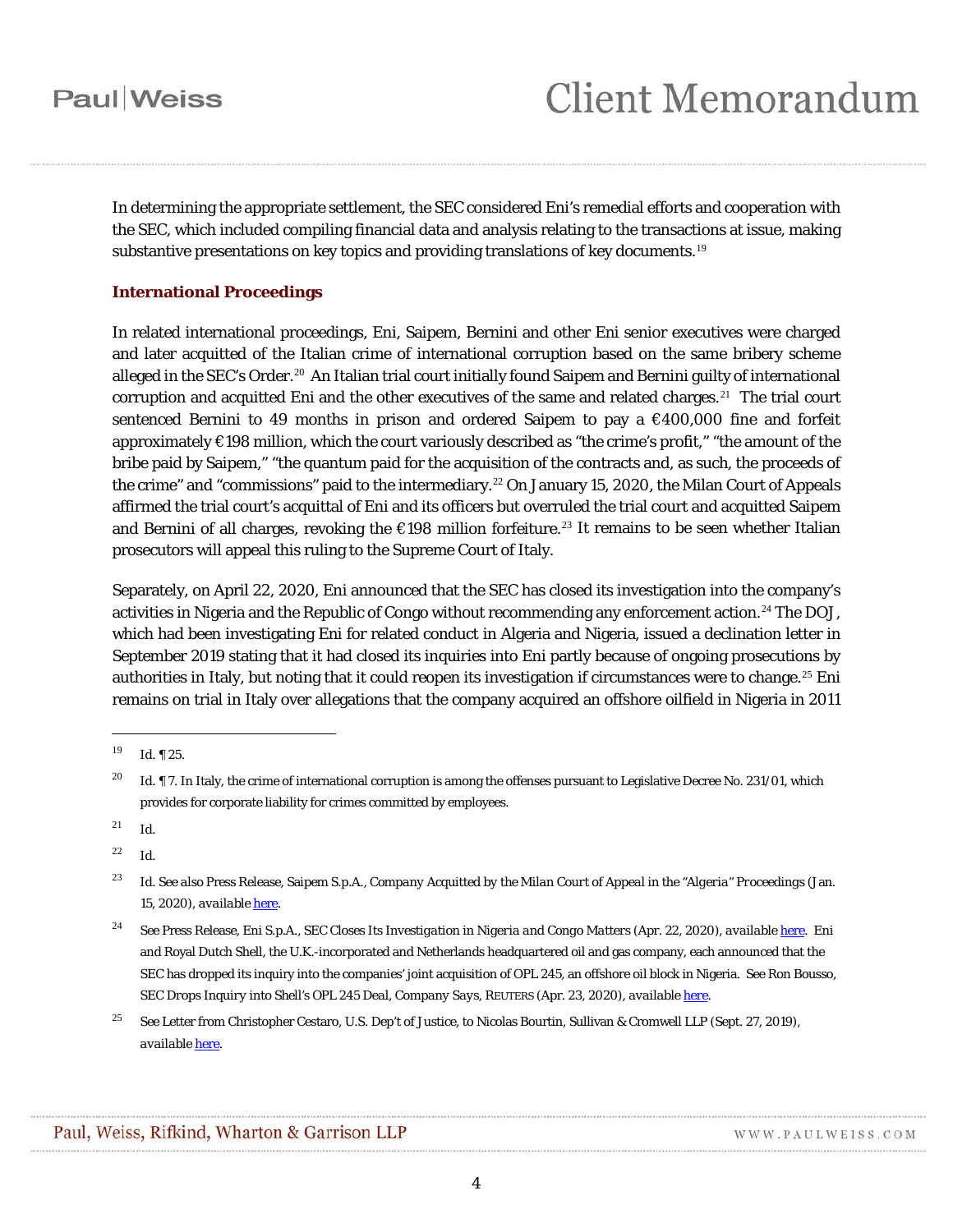knowing that most of the \$1.3 billion purchase price would be paid to agents as bribes.<sup>[26](#page-4-0)</sup> The verdict, which can be appealed twice in the Italian court system, is expected later this year.

#### **Analysis**

This resolution with Eni is a further example of the SEC using the FCPA's accounting provisions in cases in which there appears to be an absence of a U.S. nexus to support an anti-bribery charge. Non-U.S. companies, including SEC-registered foreign "issuers" such as Eni, are subject to prosecution under the FCPA's anti-bribery provisions only if they "corruptly make use of the mails or any means or instrumentality of interstate commerce" within the U.S.<sup>[27](#page-4-1)</sup> However, the FCPA's recordkeeping and internal controls provisions apply to "issuers" like Eni independent of any anti-bribery violation and do not require any nexus to the U.S. beyond "issuer" status.

The relatively modest size of the financial component of the resolution may reflect the absence of bribery charges, the fact of ongoing criminal proceedings in Italy or—given the recent acquittals of Eni, Saipem, Bernini and other Eni senior executives of related corruption charges in Italy—the insufficiency of evidence to prove bribery. The dollar value of Eni's disgorgement—\$19.75 million—reflects only its portion of the \$57 million in tax deductions, but no amount for any profits derived from the \$8.7 billion in contracts awarded by Sonatrach to Saipem in connection with the \$215 million in improper payments to the intermediary, part of which was allegedly paid to Algeria's Minister of Energy and other officials. This seemingly lenient settlement is equally noteworthy because this is Eni's second resolution under the FCPA in which the underlying misconduct involved large improper payments to high-ranking foreign officials for multi-billion dollar contracts. In July 2010, Eni consented to the entry of a court order permanently enjoining the company from violating the FCPA's recordkeeping and internal controls provisions in connection with a scheme in Nigeria by Snamprogetti Netherlands, B.V., Eni's then wholly-owned subsidiary. [28](#page-4-2) That scheme involved large scale bribe payments to several successive Nigerian heads of state, along with Nigeria's then Minister of Oil and other senior officials. In resolving the more recent allegations against Saipem, the SEC did not allege that Eni violated the permanent injunction, likely because the present allegations relate to a separate bribe scheme that predated the court order in *SEC* v. *Eni, S.p.A*., though the conduct in Algeria did overlap with the prior investigation and prosecution.

<span id="page-4-0"></span><sup>26</sup> *See* Client Memorandum, Paul, Weiss Rifkind, Wharton & Garrison LLP, FCPA Enforcement and Anti-Corruption Developments: 2019 Year in Review, at 35 (Jan. 24, 2020), *available* [here;](https://www.paulweiss.com/media/3979277/24jan20-fcpa-yir.pdf) Sarah McFarlane & Eric Sylvers, *Italy's Oil King Fights to Preserve His Legacy*, WALL ST. J. (Jan. 25, 2020), *available* [here.](https://www.wsj.com/articles/italys-oil-king-fights-to-preserve-his-legacy-11579957200)

<span id="page-4-1"></span> $27$  15 U.S.C. § 78dd-1.

<span id="page-4-2"></span><sup>28</sup> *See Id.* ¶ 8; Press Release, Sec. Exch. Comm'n, *SEC Charges Italian Company and Dutch Subsidiary in Scheme Bribing Nigerian Officials With Carloads of Cash* (July 7, 2010), *available* [here.](https://www.sec.gov/news/press/2010/2010-119.htm)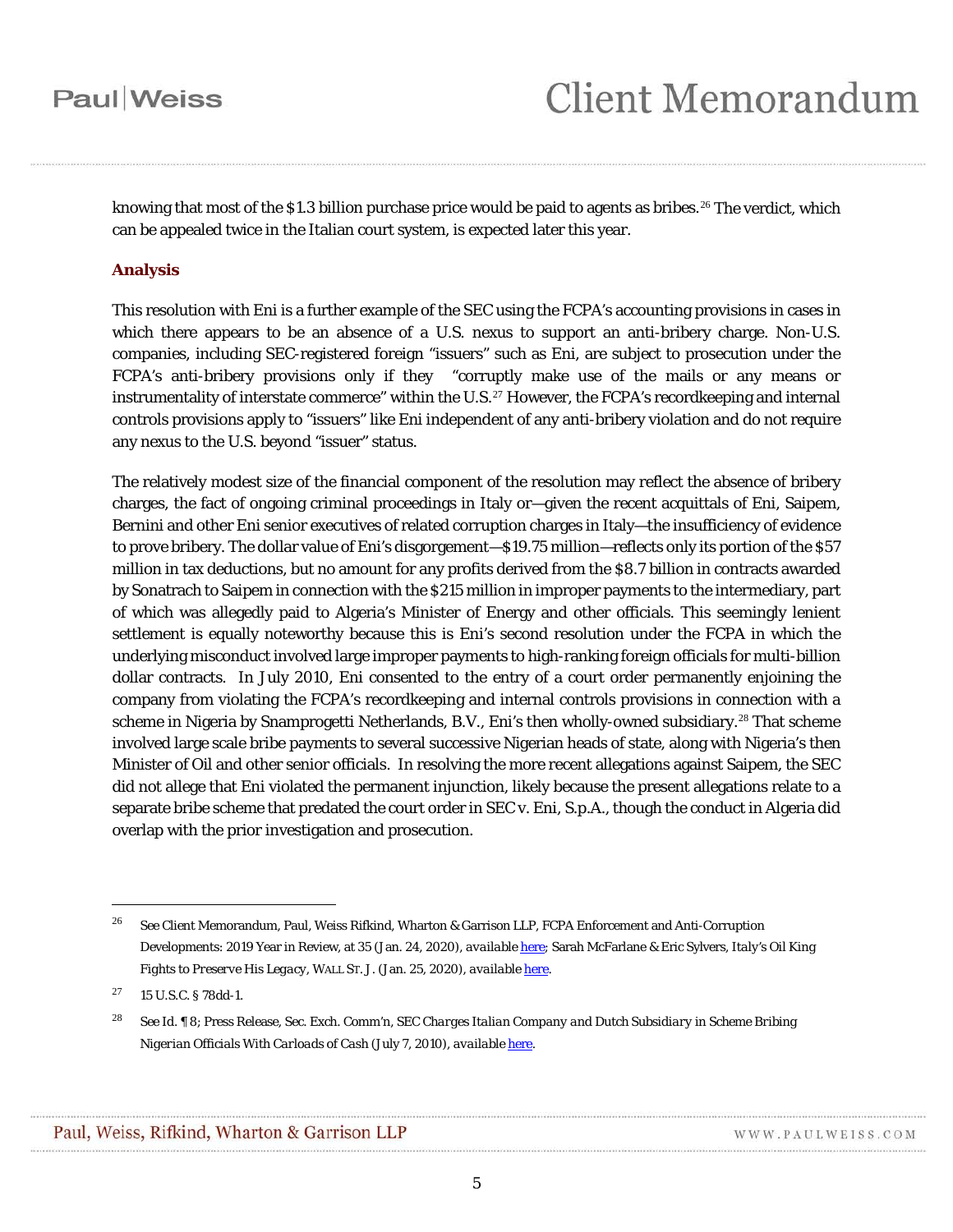# **Client Memorandum**

This case again illustrates the importance to issuers of establishing anti-bribery compliance and internal controls programs that are reasonably designed to mitigate the risk of bribery engaged in by subsidiaries, even minority-owned ones, particularly if those subsidiaries operate in high risk foreign markets. This is one of the rare cases in which the SEC has enforced the FCPA's internal controls provision against a company with less than 50% ownership of the offending subsidiary.<sup>[29](#page-5-0)</sup> Section 13(b)(6) of the Exchange Act requires only that an issuer exercise "good faith to use its influence" to cause the other entity to devise and maintain an adequate system of internal accounting controls. The issuer's obligation to influence its subsidiary's behavior increases with the degree to which it can exercise control over the subsidiary. Here, Saipem was a subsidiary of Eni subject to Eni's "direction and coordination," pursuant to Italian law.<sup>[30](#page-5-1)</sup> Although Eni has stated in its public filings that Saipem enjoyed operational autonomy during the relevant period,[31](#page-5-2) Eni had a substantial ownership interest in Saipem, at 43%, and enjoyed "change of control" protections that enabled Eni to remain Saipem's controlling minority shareholder.<sup>[32](#page-5-3)</sup> Eni, as the controlling minority shareholder, further required Saipem to maintain its own internal controls policies, including adopting Eni's directives of transparency, traceability, and anti-bribery compliance.[33](#page-5-4) Further, the fact that Bernini was at Saipem when the misconduct began, and continued to participate in and conceal Saipem's misconduct after becoming Eni's CFO, likely contributed to the SEC's decision to enforce the provision against a controlling minority shareholder parent company.

\* \* \*

<span id="page-5-0"></span><sup>29</sup> *See, e.g.*, *In the Matter of BellSouth Corp.*, Exchange Act Release No. 45279 (Jan. 15, 2002), *available* [here](https://www.sec.gov/litigation/admin/34-45279.htm) (ordering BellSouth Corporation to cease and desist from violating the FCPA's recordkeeping and internal controls provisions where Telefonia Celular de Nicaragua, S.A.—BellSouth's 49% owned subsidiary—improperly recorded payments to the wife of a Nicaraguan legislator, and BellSouth, through its operational control, had the ability to cause Telefonia to comply with the FCPA).

<sup>30</sup> *See* Saipem S.p.A, ANNUAL REPORT 2009, at 65 (2010), *available* [here.](https://www.saipem.com/sites/default/files/static/en/documents/1909BilSaipem09Ingfi.pdf)

<span id="page-5-2"></span><span id="page-5-1"></span><sup>31</sup> *See* Eni S.p.A, Annual Report (Form 20-K), at F-97 (Apr. 4, 2020), *available* [here.](https://www.sec.gov/Archives/edgar/data/1002242/000110465920042364/tm1923634-1_20f.htm)

<span id="page-5-3"></span><sup>32</sup> *See* Saipem S.p.A, ANNUAL REPORT 2009, at 65–66 (2010), *available* [here.](https://www.saipem.com/sites/default/files/static/en/documents/1909BilSaipem09Ingfi.pdf)

<span id="page-5-4"></span><sup>33</sup> *In the Matter of Eni S.p.A.*, ¶ 16.